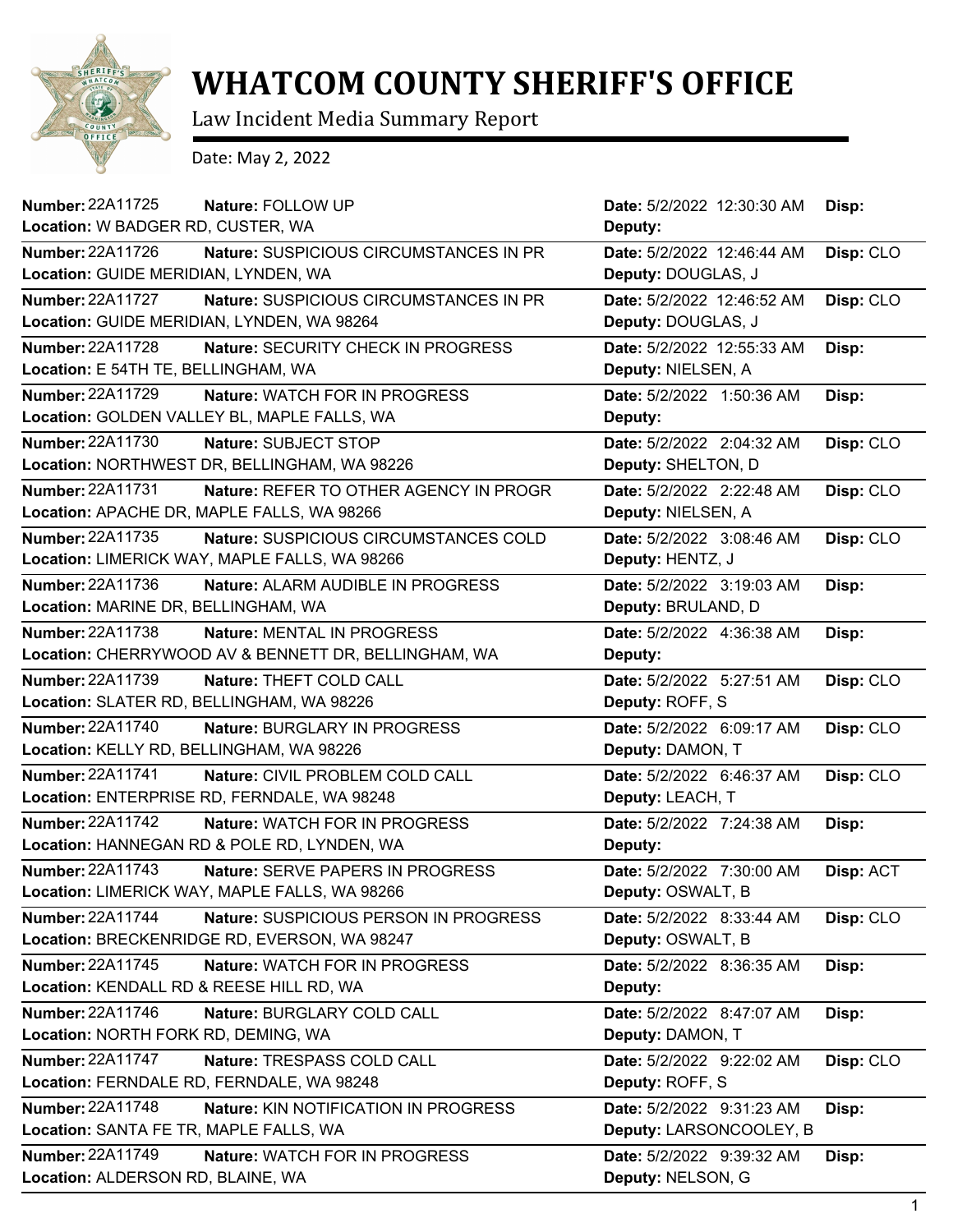| Number: 22A11750                          | Nature: SUSPICIOUS VEHICLE COLD CALL                   | Date: 5/2/2022 9:39:31 AM  | Disp:     |
|-------------------------------------------|--------------------------------------------------------|----------------------------|-----------|
| Location: WOODLYN RD, FERNDALE, WA        |                                                        | Deputy: ROFF, S            |           |
| Number: 22A11752                          | Nature: FOLLOW UP                                      | Date: 5/2/2022 9:52:56 AM  | Disp:     |
| Location: SAXON RD & DEAD EN, ACME, WA    |                                                        | Deputy: STAFFORD, M        |           |
| <b>Number: 22A11753</b>                   | Nature: FOLLOW UP                                      | Date: 5/2/2022 9:50:06 AM  | Disp:     |
| Location: KELLY RD, BELLINGHAM, WA        |                                                        | Deputy: DAMON, T           |           |
| Number: 22A11754                          | Nature: ATTEMPTED SUICIDE IN PROGRESS                  | Date: 5/2/2022 9:56:50 AM  | Disp: CLO |
| Location: COMFORT LN, BLAINE, WA 98230    |                                                        | Deputy: LEACH, T           |           |
| <b>Number: 22A11755</b>                   | Nature: THEFT COLD CALL                                | Date: 5/2/2022 9:57:18 AM  | Disp: CLO |
|                                           | Location: NORTH STAR RD, FERNDALE, WA 98248            | Deputy: OSWALT, B          |           |
| Number: 22A11756                          | Nature: SERVE WARRANT IN PROGRESS                      | Date: 5/2/2022 10:03:31 AM | Disp: CAA |
| Location: GRAND AVE, BELLINGHAM, WA 98225 |                                                        | Deputy: HEINRICH, C        |           |
| Arrested: SMITH, SHAWNTAY S.              | Age: 41                                                |                            |           |
| <b>Offenses: Warrant</b>                  |                                                        |                            |           |
| <b>Number: 22A11757</b>                   | Nature: ASSIST CITIZEN IN PROGRESS                     | Date: 5/2/2022 10:15:07 AM | Disp:     |
| Location: PACIFIC HW, BELLINGHAM, WA      |                                                        | Deputy: LARSONCOOLEY, B    |           |
| Number: 22A11758                          | Nature: TRESPASS COLD CALL                             | Date: 5/2/2022 10:21:10 AM | Disp:     |
| Location: WOODLYN RD, FERNDALE, WA        |                                                        | Deputy:                    |           |
| <b>Number: 22A11759</b>                   | Nature: IMPOUND PRIVATE IN PROGRESS                    | Date: 5/2/2022 10:25:01 AM | Disp:     |
| Location: BRUCE RD, CUSTER, WA            |                                                        | Deputy:                    |           |
| Number: 22A11761                          | Nature: SUSPICIOUS VEHICLE COLD CALL                   | Date: 5/2/2022 11:33:02 AM | Disp: CLO |
| Location: KAAS RD, FERNDALE, WA 98248     |                                                        | Deputy: ROFF, S            |           |
| Number: 22A11762                          | Nature: TRESPASS IN PROGRESS                           | Date: 5/2/2022 11:48:53 AM | Disp:     |
|                                           | Location: LAKESIDE DR, SEDRO WOOLLEY, WA               | Deputy: LARSONCOOLEY, B    |           |
| Number: 22A11766                          | Nature: NEIGHBORHOOD DISPUTE COLD CALL                 | Date: 5/2/2022 12:03:47 PM | Disp: CLO |
| Location: DINKEL RD, BELLINGHAM, WA 98226 |                                                        | Deputy: OSWALT, B          |           |
| Number: 22A11767                          | Nature: ALARM PANIC IN PROGRESS                        | Date: 5/2/2022 12:23:43 PM | Disp:     |
| Location: GREEN HILL RD, BELLINGHAM, WA   |                                                        | Deputy:                    |           |
|                                           |                                                        | Date: 5/2/2022 12:28:45 PM |           |
| Number: 22A11768                          | Nature: VEHICLE THEFT COLD CALL                        |                            | Disp: CLO |
|                                           | Location: BENNETT DR & MCLEOD RD, BELLINGHAM, WA 98225 | Deputy: ROFF, S            |           |
| Number: 22A11769                          | Nature: SUSPICIOUS CIRCUMSTANCES COLD                  | Date: 5/2/2022 12:37:59 PM | Disp: CLO |
|                                           | Location: HORSESHOE CIR, BELLINGHAM, WA 98229          | Deputy: DAMON, T           |           |
| <b>Number: 22A11770</b>                   | Nature: MESSAGE DELIVERY IN PROGRESS                   | Date: 5/2/2022 12:47:42 PM | Disp: CLO |
|                                           | Location: GRANDVIEW RD, FERNDALE, WA 98248             | Deputy: ROFF, S            |           |
| <b>Number: 22A11771</b>                   | Nature: FRAUD COLD CALL                                | Date: 5/2/2022 12:59:24 PM | Disp: CLO |
|                                           | Location: EVERSON GOSHEN RD, EVERSON, WA 98247         | Deputy: OSWALT, B          |           |
| <b>Number: 22A11772</b>                   | Nature: WATCH FOR IN PROGRESS                          | Date: 5/2/2022 1:01:38 PM  | Disp:     |
|                                           | Location: SIPER RD & LAWRENCE RD, EVERSON, WA          | Deputy:                    |           |
| Number: 22A11773                          | Nature: FOLLOW UP                                      | Date: 5/2/2022 1:14:56 PM  | Disp:     |
|                                           | Location: GRAND AVE, BELLINGHAM, WA 98225              | Deputy: ALLGIRE, J         |           |
| <b>Number: 22A11774</b>                   | Nature: RUNAWAY COLD CALL                              | Date: 5/2/2022 1:15:21 PM  | Disp:     |
| Location: BIRCH BAY DR, BLAINE, WA        |                                                        | Deputy: LARSONCOOLEY, B    |           |
| Number: 22A11775                          | Nature: DRUGS COLD CALL                                | Date: 5/2/2022 1:32:18 PM  | Disp: CLO |
|                                           | Location: W LAUREL RD, BELLINGHAM, WA 98226            | Deputy: LEBEDEV, P         |           |
| <b>Number: 22A11776</b>                   | Nature: REFER TO WSP IN PROGRESS                       | Date: 5/2/2022 1:34:03 PM  | Disp:     |
|                                           | Location: VALLEY HW & STRAND RD, DEMING, WA            | Deputy:                    |           |
| <b>Number: 22A11777</b>                   | Nature: THEFT COLD CALL                                | Date: 5/2/2022 1:36:37 PM  | Disp: CLO |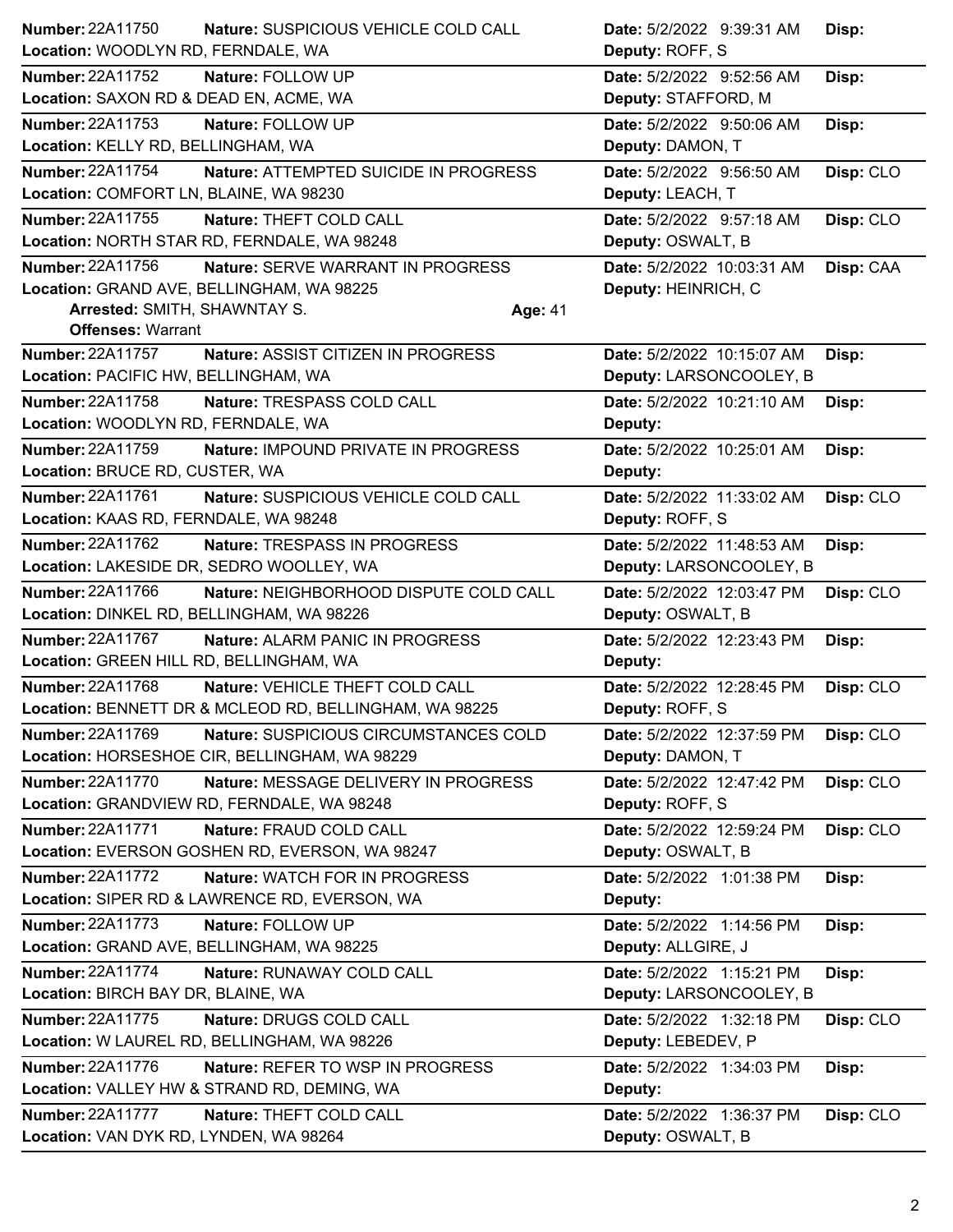| <b>Number: 22A11778</b><br><b>Nature: ASSIST CITIZEN IN PROGRESS</b>                                                       | Date: 5/2/2022 2:06:03 PM                       | Disp: CLO |
|----------------------------------------------------------------------------------------------------------------------------|-------------------------------------------------|-----------|
| Location: W SMITH RD, BELLINGHAM, WA 98226                                                                                 | Deputy: WOOD, B                                 |           |
| <b>Number: 22A11779</b><br>Nature: MUSIC IN PROGRESS IN PROGRESS<br>Location: GOLDEN VALLEY BLVD, MAPLE FALLS, WA 98266    | Date: 5/2/2022 2:17:33 PM<br>Deputy: OSWALT, B  | Disp: CLO |
| <b>Number: 22A11780</b><br>Nature: ASSIST AGENCY IN PROGRESS<br>Location: BENDER RD & BADGER RD, WA                        | Date: 5/2/2022 2:23:27 PM<br>Deputy:            | Disp:     |
| <b>Number: 22A11782</b><br>Nature: FOLLOW UP<br>Location: GRAND AVE, BELLINGHAM, WA 98225                                  | Date: 5/2/2022 2:49:53 PM<br>Deputy: ROFF, S    | Disp: CLO |
| <b>Number: 22A11783</b><br>Nature: Not available.<br>Location: LAWRENCE RD, WA                                             | Date: 5/2/2022 3:26:52 PM<br>Deputy:            | Disp:     |
| Number: 22A11784<br>Nature: MVA NON BLKING/NON INJURY IN P<br>Location: BEAVER PL, SEDRO WOOLLEY, WA 98284                 | Date: 5/2/2022 3:29:31 PM<br>Deputy: WOOD, B    | Disp: CLO |
| Number: 22A11785<br>Nature: SUSPICIOUS VEHICLE IN PROGRESS<br>Location: MT BAKER HWY, EVERSON, WA 98247                    | Date: 5/2/2022 3:32:37 PM<br>Deputy: SLYTER, C  | Disp: CLO |
| Number: 22A11786<br>Nature: MVA NON BLKING/NON INJURY IN P<br>Location: PORTAL WAY, BLAINE, WA 98230                       | Date: 5/2/2022 3:36:12 PM<br>Deputy: JAMES, J   | Disp: CAA |
| Arrested: KLUCK, HELEN J.<br>Age: 59                                                                                       |                                                 |           |
| Offenses: Traffic, Accident, Reportable, Traffic, Criminal Citation, Driving While License Susp<br><b>Number: 22A11787</b> | Date: 5/2/2022 3:46:08 PM                       |           |
| Nature: DOMESTIC VERBAL IN PROGRESS<br>Location: ALDRICH RD, FERNDALE, WA 98248                                            | Deputy: SLYTER, C                               | Disp: CLO |
| <b>Number: 22A11788</b><br>Nature: SUSPICIOUS CIRCUMSTANCES COLD                                                           | Date: 5/2/2022 3:58:38 PM                       | Disp:     |
| Location: EDGEFIELD DR, BELLINGHAM, WA 98229                                                                               | Deputy: SLYTER, C                               |           |
| Number: 22A11790<br>Nature: SUSPICIOUS CIRCUMSTANCES COLD                                                                  | Date: 5/2/2022 4:05:44 PM                       | Disp: CLO |
| Location: LYNWOOD DR, FERNDALE, WA 98248                                                                                   | Deputy: LEBEDEV, P                              |           |
| <b>Number: 22A11791</b><br>Nature: ALARM PANIC IN PROGRESS                                                                 | Date: 5/2/2022 4:09:13 PM                       | Disp:     |
| Location: SUNRISE RD, BLAINE, WA                                                                                           | Deputy: ANDERS, J                               |           |
| <b>Number: 22A11792</b><br>Nature: REFER TO WSP IN PROGRESS                                                                | Date: 5/2/2022 4:11:12 PM                       | Disp:     |
| Location: EVERSON GOSHEN RD & POLE RD, EVERSON, WA                                                                         | Deputy:                                         |           |
| <b>Number: 22A11793</b><br>Nature: VEHICLE PROWL COLD CALL<br>Location: MITCHELL WAY, BELLINGHAM, WA 98226                 | Date: 5/2/2022 11:43:53 AM<br>Deputy: BOYD, M   | Disp: CLO |
| <b>Number: 22A11794</b><br>Nature: PROPERTY FOUND IN PROGRESS<br>Location: NORTHWEST AVE, BELLINGHAM, WA 98225             | Date: 5/2/2022 4:33:53 PM<br>Deputy: ROFF, S    | Disp: CLO |
| <b>Number: 22A11795</b><br>Nature: VEHICLE PROWL COLD CALL<br>Location: LOCUST RD, BELLINGHAM, WA 98225                    | Date: 5/2/2022 4:36:03 PM<br>Deputy: LEBEDEV, P | Disp: CLO |
| <b>Number: 22A11796</b><br>Nature: WATCH FOR IN PROGRESS<br>Location: NB I5 AT & SLATER RD, FERNDALE, WA                   | Date: 5/2/2022 4:50:34 PM<br>Deputy:            | Disp:     |
| Number: 22A11797<br>Nature: WATCH FOR IN PROGRESS<br>Location: E SMITH RD & MT BAKER HW, BELLINGHAM, WA                    | Date: 5/2/2022 5:00:21 PM<br>Deputy:            | Disp:     |
| <b>Number: 22A11798</b><br>Nature: DOMESTIC PHYSICAL IN PROGRESS<br>Location: POLLMAN CIR, LYNDEN, WA 98264                | Date: 5/2/2022 5:09:57 PM<br>Deputy: JAMES, J   | Disp: CAA |
| Arrested: JUAREZ, VINCENT A.<br>Age: 72<br>Offenses: Assault 3rd DV                                                        |                                                 |           |
| <b>Number: 22A11799</b><br>Nature: FRAUD COLD CALL                                                                         | Date: 5/2/2022 5:26:48 PM                       | Disp: INA |
| Location: HANNEGAN RD, BELLINGHAM, WA 98226                                                                                | Deputy: WOOD, B                                 |           |
| <b>Number: 22A11800</b><br>Nature: JUVENILE PROBLEM IN PROGRESS                                                            | Date: 5/2/2022 5:34:12 PM                       | Disp: CLO |
| Location: GUIDE MERIDIAN, BELLINGHAM, WA 98226                                                                             | Deputy: JAMES, J                                |           |
| Number: 22A11801<br>Nature: MVA NON BLKING/NON INJURY IN P                                                                 | Date: 5/2/2022 5:37:30 PM                       | Disp:     |
| Location: BIRCH BAY LYNDEN RD & JAMES TREE LN, BLAINE, WA                                                                  | Deputy: LEBEDEV, P                              |           |
| Number: 22A11802<br>Nature: MVA NON BLKING/NON INJURY IN P                                                                 | Date: 5/2/2022 5:37:38 PM                       | Disp:     |
| Location: BIRCH BAY LYNDEN RD & HAYLEY LN, BLAINE, WA                                                                      | Deputy:                                         |           |